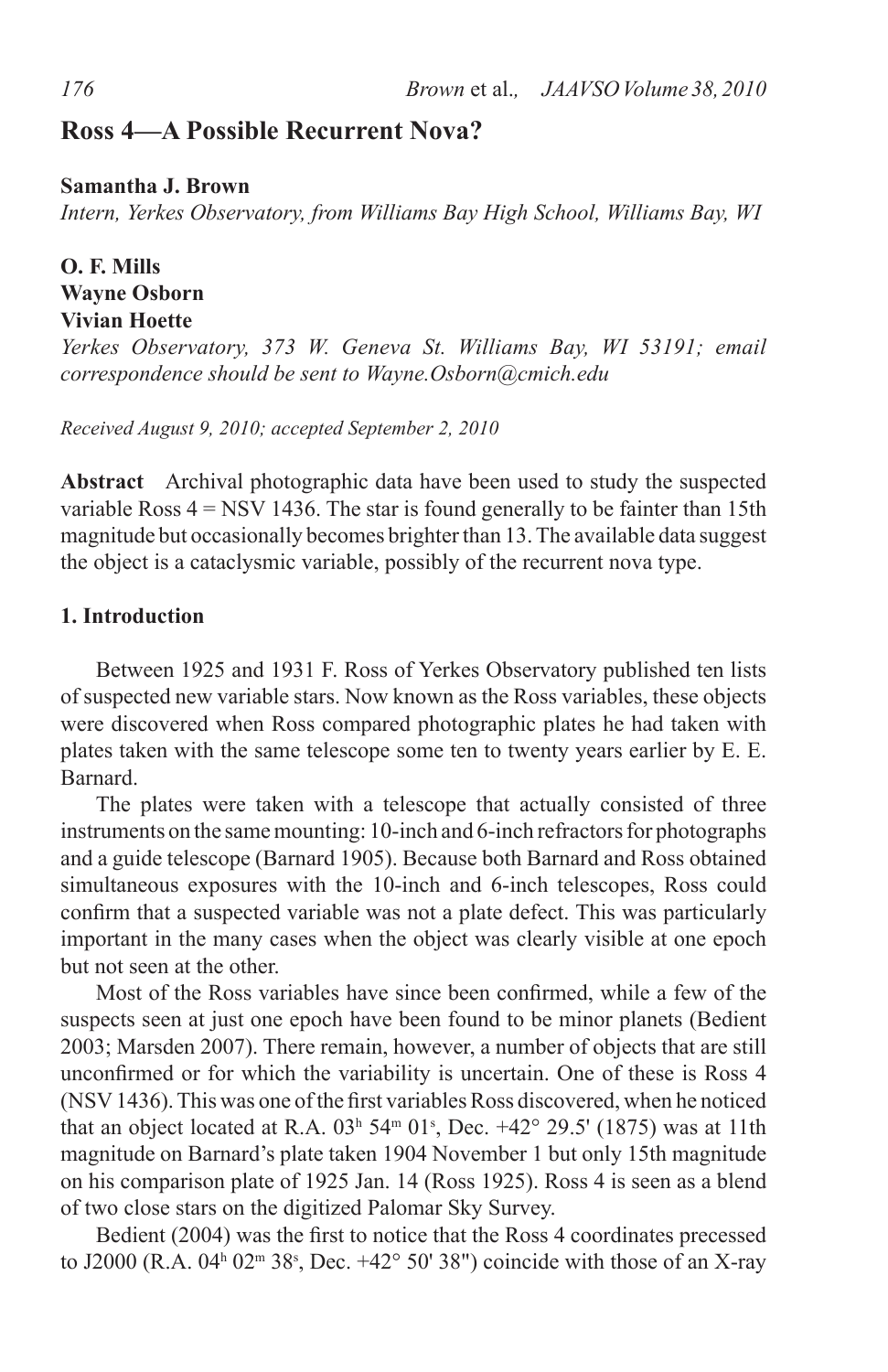source (1RXS J040239.4+425037). He gathered brightness data from archival images as well as from new observations with the Hawaii 2.2-m telescope. The 2.2-m images showed the star blend is composed of three stars in a line running roughly north-south. All archival data identified by Bedient showed Ross 4 below 15th magnitude. The magnitudes from the recent images, presumably from CCD photometry, had it varying between 16 and 19.

Because Yerkes Observatory has the original discovery plates, as well as a number of other images of this field, we decided to review this material to confirm the exceptionally bright 1904 observation and to see what could be learned about this star.

#### **2. Observations**

We first verified Ross's findings. We used his own identification card and his markings on the 1925 plate to unambiguously identify the star and confirm his coordinates. The star was indeed bright on the two 1904 plates taken with the 10-inch and 6-inch cameras and faint on both 1925 plates. We next established a comparison sequence to be used to make eye estimates of the variable. A print was made of the field and ten nearby stars that ranged in *B* magnitude from 11.7 to 17.3 were selected. The *B* magnitudes were determined from the *Tycho* catalogue (Høg *et al.* 2000) when available, otherwise by averaging the values in the *USNO B1.0* (Monet *et al.* 2003) and *GSC 2.3* (Bucciarelli *et al.* 2008) catalogues. Our comparison stars and adopted magnitudes are given in Table 1. We believe the relative magnitudes of our sequence are accurate to 0.2m, but there may be a zero point error that is larger.

The Yerkes plate collection contains plates taken with the various Yerkes telescopes as well as a number of plate sets from instruments at McDonald Observatory, Dearborn Observatory, and the University of Illinois Observatory. We were able to locate the field of Ross 4 on eighty plates taken with five different instruments. All but six of the plates are unfiltered blue (photographic) exposures. Ross also recorded one visual observation with the Yerkes 40-inch refractor. The observation dates ranged from 1904 to 1952, but a sizable number of the plates are pairs taken on the same night. While some shorter-exposure plates only go to about  $B = 12$ , most plates recorded stars fainter than  $B = 14.5$  and the forty-three deepest plates reach  $B = 15.5 - 17$ .

The magnitude of Ross 4 (or its upper brightness limit) was estimated independently by three of us. Estimates were made by linearly interpolating between two convenient comparison stars when the star was seen, otherwise by determining the faintest comparison star visible. Ross 4 and its two companion stars are blended on our plates and our estimates correspond to their combined light. The adopted magnitudes along with the corresponding heliocentric Julian Dates are given in Table 2. We estimate they have uncertainties of 0.3m relative to the comparison sequence. The few estimates not from blue sensitive plates are given at the end of the table.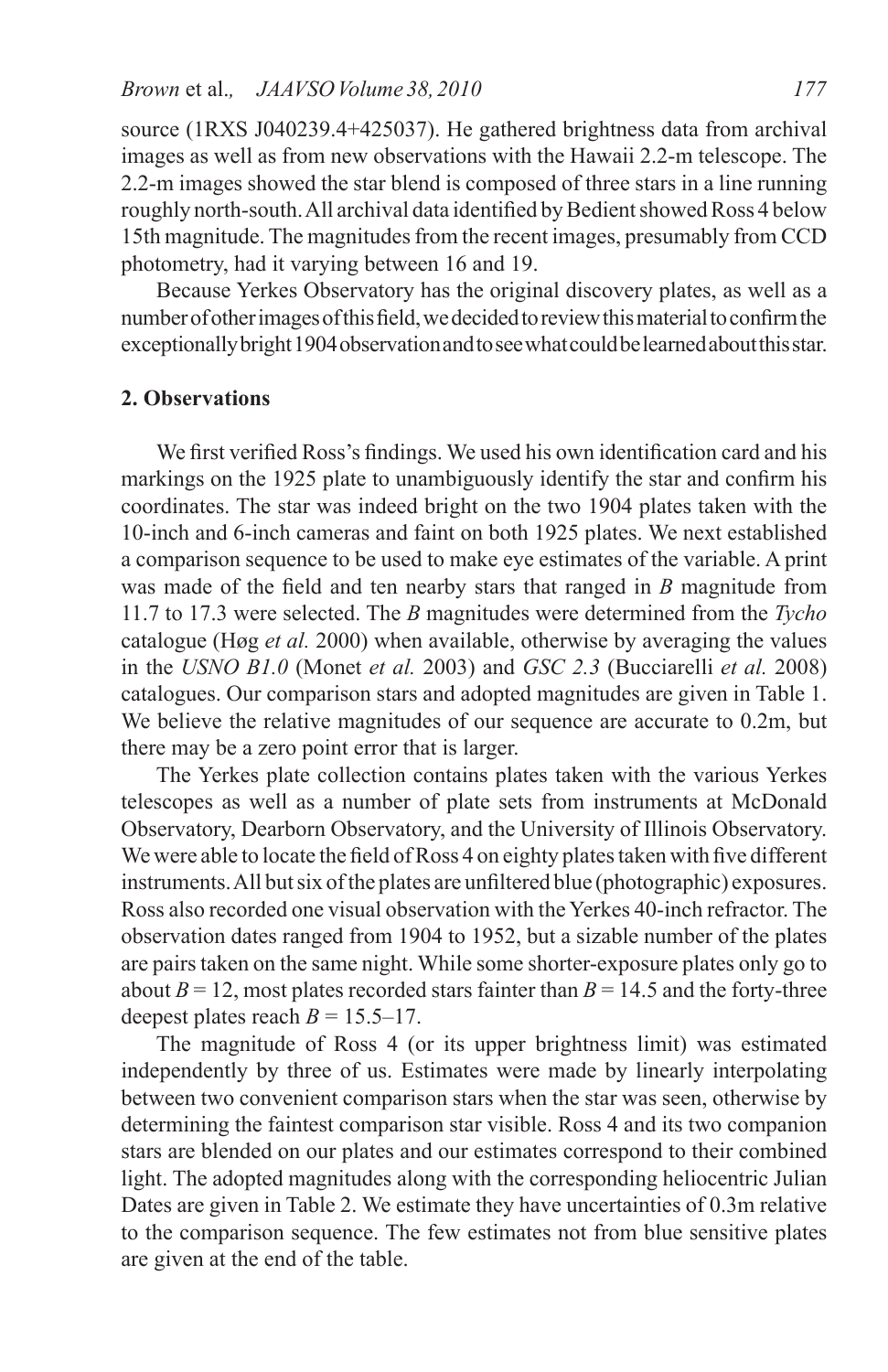### **3. Results**

The derived light curve is shown in Figure 1. Points indicate magnitudes where the blended stars were seen; dashes indicate a few of the "fainter-than" limits. One sees that the Ross 4 blend is usually below 15.8m but there are occasional outbursts when the star becomes brighter than 13m. In particular, two outbursts were observed—the one in 1904 and another in 1948. The 1904 event was recorded only on two plates taken simultaneously with the 10-inch and 6-inch cameras. The 1948 outburst was recorded on three plates taken on two different nights. There is some suggestion of variability during quiescence. The few visual, photovisual, and red observations give little useful information.

The 1948 pre-outburst, outburst, and post-outburst observations provide some sparse data on the eruption time scale. These data are plotted in Figure 2. On HJD 2432852 the star was at about 16.5. The next observation was thirty-three days later when the star was at 12.7. The brightness had fallen to 14.3 two days after and 109 days after maximum the star was again fainter than 15.5. Thus, the duration of the outburst was less than 140 days and likely much less. The blue magnitude change was at least 4 magnitudes, and perhaps as large as 6. The rapid and large magnitude changes suggest Ross 4 is a cataclysmic variable. This is supported by the X-ray emission. Our time coverage is insufficient to say how frequently outbursts occur, but it is possible the star is a recurrent nova. Searches for additional outbursts would obviously be worthwhile.

# **4. Acknowledgements**

We thank Dr. Matthew Templeton, AAVSO, and the University Archives, Northwestern University, for providing some valuable information regarding Ross 4. This research has made use of the similar database, operated at CDS, Strasbourg, France.

#### **References**

Barnard, E. E. 1905, *Astrophys. J.*, **21**, 35. Bedient, J. R. 2003, *Inf. Bull. Var. Stars*, No. 5478. Bedient, J. R. 2004, http://www2.hawaii.edu/~bedient/svr004.html. Bucciarelli, B., *et al.* 2008, in *A Giant Step: from Milli- to Micro-arcsecond Astrometry*, Proc. IAU, IAU Symp. 248, 316. Høg, E., *et al.* 2000, *Astron. Astrophys.*, **355**, L27. Marsden, B. G. 2007, *Perem. Zvezdy*, **27**, 3. Monet, D. G., *et al.* 2003, *Astron. J.*, **125**, 984. Ross, F. E. 1925, *Astron. J.*, **36**, 99.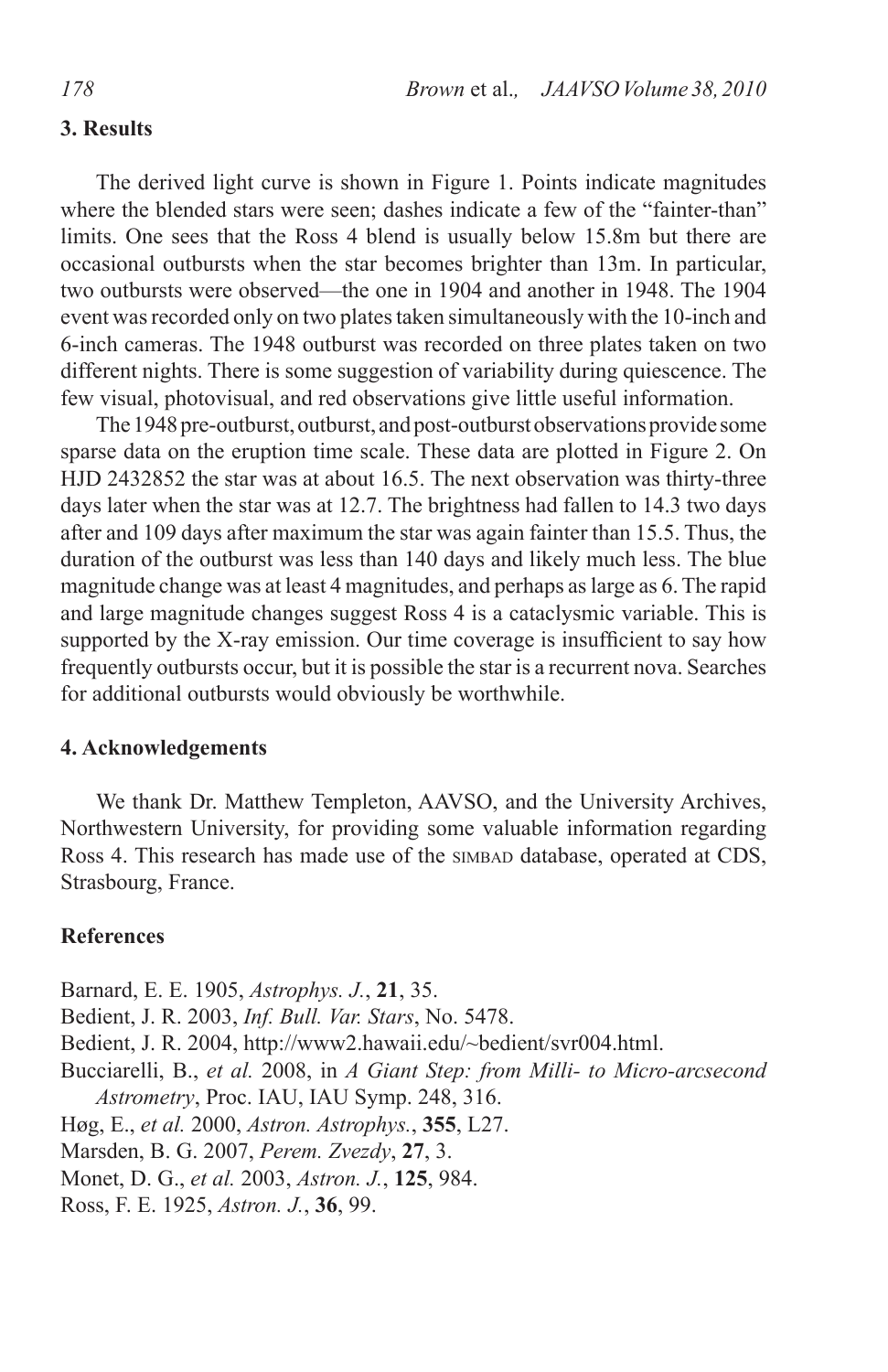| $GSC$ 2.3         | <b>Adopted</b> |         | $GSC$ 2.3         |      | <i>Adopted</i> |  |
|-------------------|----------------|---------|-------------------|------|----------------|--|
| number            |                | $(B-V)$ | number            | B    | $(B-V)$        |  |
| <b>NCEH000476</b> | 117            | 10      | NCEH000561        | 15.5 | 09             |  |
| <b>NCEH000514</b> | 14 1           | 15      | <b>NCEH004305</b> | 15.8 | 1 <sub>0</sub> |  |
| <b>NCEH000480</b> | 144            | 0.7     | NCEH000534        | 15.8 | 17             |  |
| NCEH000553        | 14.6           | 19      | <b>NCEH005343</b> | 16.6 | 09             |  |
| NCEH000552        | 152            | 15      | NCEH004954        | 173  | 10             |  |

Table 1. Comparison sequence.

Table 2. Observed magnitudes for Ross 4.

| Plate number <sup>1</sup> | <b>Local Date</b> | Exp.<br>(min) | $HJD -$<br>2400000 | Mag.  |
|---------------------------|-------------------|---------------|--------------------|-------|
| <b>Barnard</b> plates     |                   |               |                    |       |
| 10B-127                   | 1904-11-01        | 136           | 16786.674          | 13.0  |
| 6B-127                    | 1904-11-01        | 136           | 16786.674          | 12.8  |
| 10B-437                   | 1907-10-28        | 140           | 17877.637          | <15.8 |
| 6B-437                    | 1907-10-28        | 140           | 17877.637          | <15.8 |
| 10B-915                   | 1914-09-19        | 67            | 20395.797          | <15.8 |
| 6B-915                    | 1914-09-19        | 64            | 20395.797          | <14.1 |
| 10B-916                   | 1914-09-20        | 98            | 20396.762          | <15.8 |
| 6B-916                    | 1914-09-20        | 98            | 20396.762          | <15.8 |
| 10B-918                   | 1914-09-24        | 51            | 20400.743          | 16.1: |
| 6B-918                    | 1914-09-24        | 51            | 20400.743          | 15.8: |
| 10B-920                   | 1914-10-20        | 120           | 20426.643          | <15.8 |
| 6B-920                    | 1914-10-20        | 120           | 20426.643          | <15.5 |
| 10B-926                   | 1914-10-24        | 270           | 20430.775          | <15.8 |
| 6B-926                    | 1914-10-24        | 270           | 20430.775          | <14.6 |
| 10B-934                   | 1914-11-22        | 200           | 20459.821          | 16.0: |
| 6B-934                    | 1914-11-22        | 200           | 20451.821          | 16.0  |
| 10B-1386                  | 1919-12-19        | 140           | 22312.571          | <14.4 |
| 6B-1386                   | 1919-12-19        | 140           | 22312.571          | <14.4 |
| 10B-1465                  | 1920-08-20        | 97            | 22588.802          | <14.1 |
| 6B-1465                   | 1920-08-20        | 97            | 22588.802          | <14.4 |
| Ross plates               |                   |               |                    |       |
| 6R-19                     | 1924-12-27        | 120           | 24147.559          | <14.6 |
| 10R-22                    | 1925-01-14        | 120           | 24165.560          | 16.4  |
| $6R-22$                   | 1925-01-14        | 120           | 24165.560          | 16.2  |
| 10R-191                   | 1927-01-23        | 120           | 24904.657          | <14.6 |
| 3R-191                    | 1927-01-23        | 120           | 24904.657          | 16.4  |

*Table 2 continued on following pages*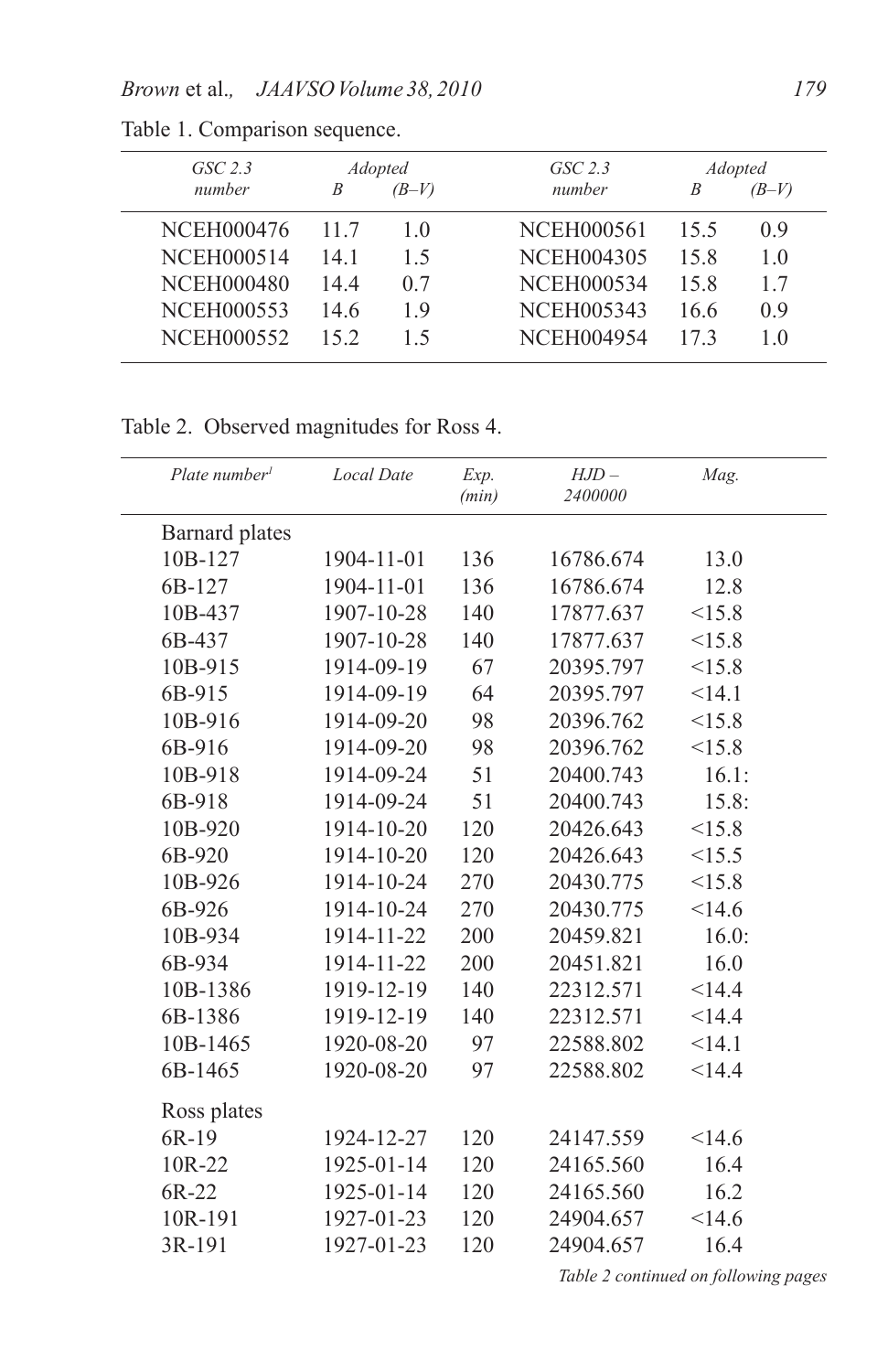| Plate number <sup>1</sup> | <b>Local Date</b> | Exp.<br>(min) | $HJD -$<br>2400000 | Mag.  |  |
|---------------------------|-------------------|---------------|--------------------|-------|--|
| 10R-402                   | 1928-10-24        | 120           | 25544.810          | <15.5 |  |
| 6R-402                    | 1928-10-24        | 120           | 25544.810          | 16.0  |  |
| 3gR-402                   | 1928-10-24        | 120           | 25544.810          | <14.6 |  |
| 10R-412                   | 1928-11-12        | 120           | 25563.740          | <15.8 |  |
| 3gR-412                   | 1928-11-12        | 120           | 25563.740          | <14.6 |  |
| 10R-622                   | 1929-12-05        | 90            | 25951.760          | <15.2 |  |
| 3gR-622                   | 1929-12-05        | 90            | 25951.760          | <15.8 |  |
| 3pgR-757                  | 1930-07-30        | 20            | 26188.839          | <14.4 |  |
| 3pgR-760                  | 1930-07-31        | 20            | 26189.833          | <11.7 |  |
| 5R-786                    | 1930-10-18        | 180           | 26268.839          | 16.1  |  |
| 10R-1260                  | 1934-10-10        | 240           | 27722.000          | 17.3: |  |
| Illinois plates           |                   |               |                    |       |  |
| 383                       | 1940-09-27        | 60            | 29900.899          | <16.6 |  |
| 384                       | 1940-09-27        | 10            | 29900.924          | <14.6 |  |
| 422                       | 1940-10-26        | 60            | 29929.690          | 16.8: |  |
| 423                       | 1940-10-26        | 10            | 29929.715          | <14.6 |  |
| 424                       | 1940-10-26        | 60            | 29929.741          | 16.7  |  |
| 425                       | 1940-10-26        | 10            | 29929.766          | <14.1 |  |
| 426                       | 1940-10-26        | 60            | 29929.792          | 17.4  |  |
| 427                       | 1940-10-26        | 10            | 29929.817          | <14.6 |  |
| 445                       | 1940-11-01        | 60            | 29935.757          | <15.5 |  |
| 446                       | 1940-11-01        | 10            | 29935.787          | <11.7 |  |
| 919                       | 1947-11-08        | 10            | 32498.668          | <11.7 |  |
| 920                       | 1947-11-11        | 60            | 32501.551          | <11.7 |  |
| 921                       | 1947-11-11        | 60            | 32501.600          | <14.6 |  |
| 922                       | 1947-11-11        | $10\,$        | 32501.625          | <11.7 |  |
| 929                       | 1947-12-08        | 60            | 32528.658          | 16.6: |  |
| 930                       | 1947-12-08        | 10            | 32528.684          | <14.4 |  |
| 933                       | 1947-12-13        | 30            | 32533.62           | <15.5 |  |
| 941                       | 1948-01-14        | 60            | 32565.666          | <15.8 |  |
| 942                       | 1948-01-14        | 10            | 32565.691          | <14.4 |  |
| 973                       | 1948-03-04        | 60            | 32615.571          | <14.6 |  |
| 1047                      | 1948-10-05        | 50            | 32830.771          | <15.2 |  |
| 1048                      | 1948-10-05        | 9             | 32830.792          | <15.2 |  |
| 1051                      | 1948-10-25        | 60            | 32850.627          | <15.5 |  |
| 1052                      | 1948-10-25        | 10            | 32850.657          | <14.1 |  |
| 1059                      | 1948-10-26        | 60            | 32851.734          | 16.8: |  |
| 1060                      | 1948-10-26        | 10            | 32851.760          | <15.2 |  |

Table 2. Observed magnitudes for Ross 4, cont.

*Table 2 continued on next page*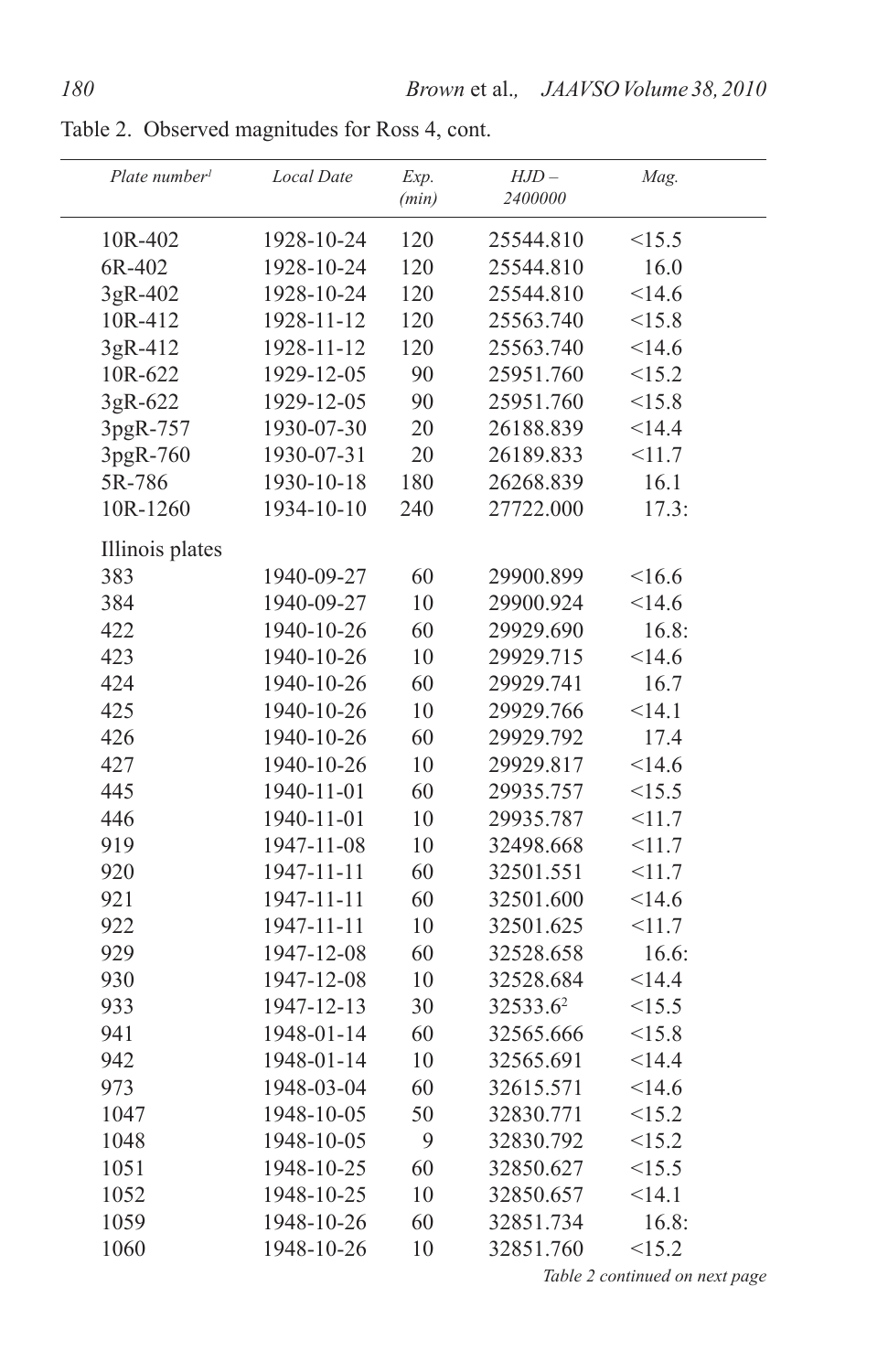| Plate number     | <b>Local Date</b> | Exp.<br>(min) | $HJD -$<br>2400000   | Mag.   |  |
|------------------|-------------------|---------------|----------------------|--------|--|
|                  |                   |               |                      |        |  |
| 1061             | 1948-10-26        | 50            | 32851.786            | <15.8  |  |
| 1062             | 1948-10-28        | 60            | 32853.689            | <15.8  |  |
| 1063             | 1948-10-28        | 10            | 32853.714            | <14.1  |  |
| 1079             | 1948-11-29        | 60            | 32886.610            | 12.5   |  |
| 1083             | 1948-11-29        | 60            | 32885.794            | 12.9   |  |
| 1097             | 1948-12-01        | 60            | 32887.622            | 14.5   |  |
| 1123             | 1949-03-18        | 60            | 32994.614            | <15.8  |  |
| 1124             | 1949-03-18        | 10            | 32994.639            | <11.7  |  |
| McDonald plates  |                   |               |                      |        |  |
| C <sub>076</sub> | 1952-01-26        | 10            | 34037.590            | 15.8   |  |
| C <sub>078</sub> | 1952-01-26        | 10            | 34037.642            | 15.8   |  |
| C <sub>080</sub> | 1952-02-01        | 10            | 34043.593            | 15.8   |  |
| C <sub>082</sub> | 1952-02-01        | 10            | 34043.691            | 15.8   |  |
| Non-pg data $3$  |                   |               |                      |        |  |
| Yerkes visual    | 1925-12-07        |               | 24492.6 <sup>2</sup> | 14.8   |  |
| $3vR - 402$      | 1928-10-24        | 120           | 25544.810            | <12.7  |  |
| $3vR-412$        | 1928-11-12        | 120           | 25563.740            | < 12.6 |  |
| $3vR - 622$      | 1929-12-05        | 90            | 25951.760            | <12.7  |  |
| 3pvR-757         | 1930-07-30        | 20            | 26188.839            | <10.7  |  |
| 3pvR-760         | 1930-07-31        | 20            | 26189.833            | <10.7  |  |
| Dearborn 1637    | 1942-10-07        | 5             | 30640.748            | <12.7  |  |
|                  |                   |               |                      |        |  |

Table 2. Observed magnitudes for Ross 4, cont.

*Notes: 1. Initial number in Barnard and Ross plate designations indicates the telescope aperture in inches; Illinois plates with a 4-inch camera; McDonald plates with the 82-inch reflector; Dearborn plate with the 10.5-inch red camera. 2. Time not recorded so Julian Date is approximate. 3. Visual, photovisual and red magnitude estimates.*